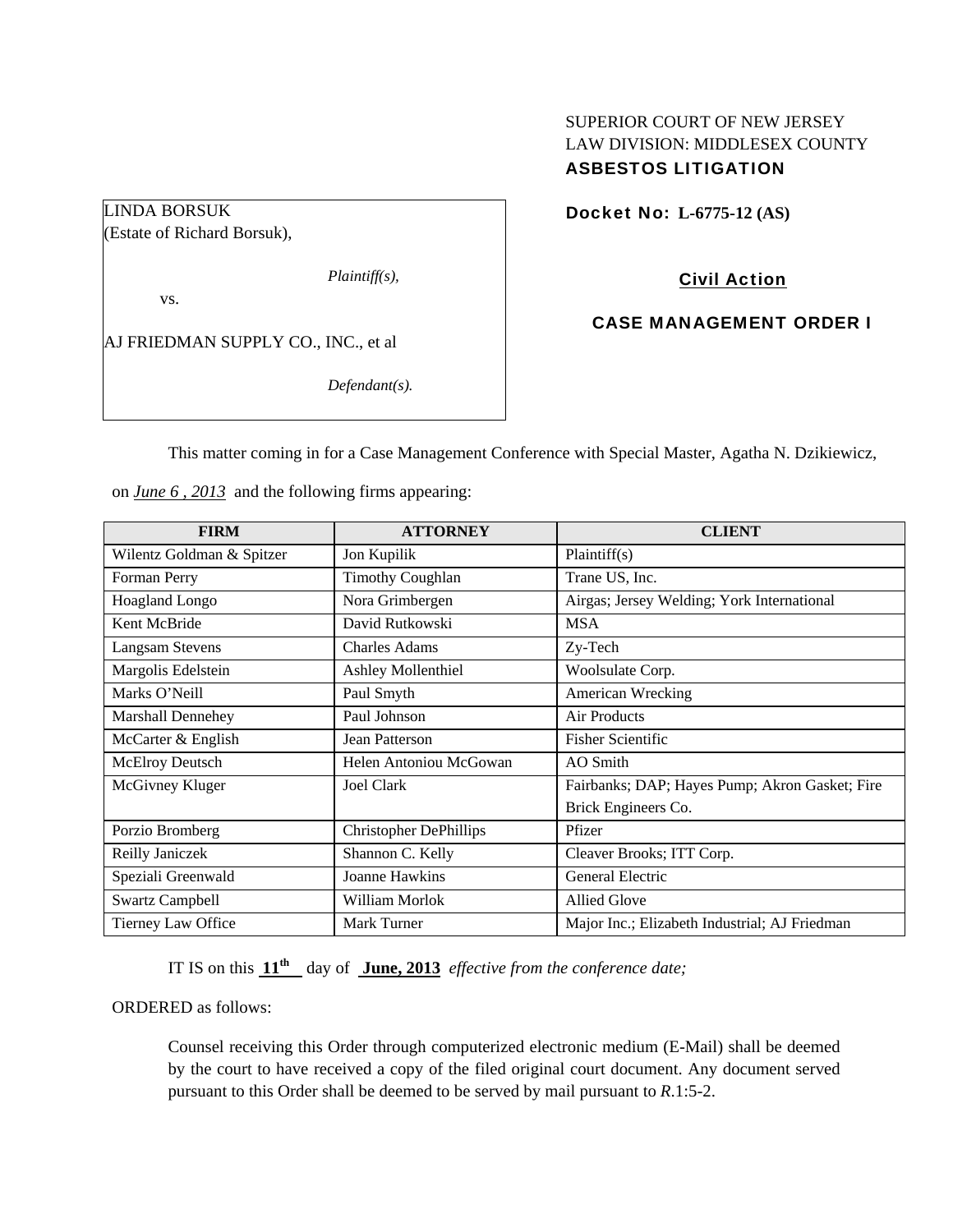Defense counsel shall notify plaintiffs' counsel within thirty (30) days of the date of this Order if their client was incorrectly named in the Complaint. Counsel may be barred from raising this defense at a later time for failure to comply.

### **DISCOVERY**

- September 3, 2013 Plaintiff shall serve answers to standard interrogatories, provide the information required by paragraph VI.B.1.a. of the General Order, and shall advise defendants whether the plaintiff is available for deposition and, if not, the reasons therefore by this date.
- September 3, 2013 Plaintiff shall serve answers to wrongful death interrogatories and serve wrongful death reports by this date.
- September 13, 2013 Defendants shall serve answers to standard interrogatories by this date.
- September 27, 2013 Plaintiff shall propound supplemental interrogatories and document requests by this date.
- October 25, 2013 Defendants shall serve answers to supplemental interrogatories and document requests by this date.
- September 27, 2013 Defendants shall propound supplemental interrogatories and document requests by this date.
- October 25, 2013 Plaintiff shall serve answers to supplemental interrogatories and document requests by this date.
- November 29, 2013 Fact discovery, including depositions, shall be completed by this date. Plaintiff's counsel shall contact the Special Master within one week of this deadline if all fact discovery is not completed.
- December 20, 2013 Depositions of corporate representatives shall be completed by this date.

### **EARLY SETTLEMENT**

February 21, 2014 Settlement demands shall be served on all counsel and the Special Master by this date.

### **SUMMARY JUDGMENT MOTION PRACTICE**

- January 17, 2014 Summary judgment motions limited to product identification issues shall be filed no later than this date.
- February 14, 2014 Last return date for product identification summary judgment motions.

#### **MEDICAL DEFENSE**

September 3, 2013 Plaintiff shall serve executed medical authorizations (along with answers to interrogatories) by this date.

\_\_\_\_\_\_\_\_\_\_\_\_\_\_\_\_\_\_\_\_\_\_\_\_\_\_\_\_\_\_\_\_\_\_\_\_\_\_\_\_\_\_\_\_\_\_\_\_\_\_\_\_\_\_\_\_\_\_\_\_\_\_\_\_\_\_\_\_\_\_\_\_\_\_\_\_\_\_\_\_\_\_\_\_\_\_\_\_\_\_\_\_\_\_\_\_\_\_\_\_\_\_\_\_\_\_\_\_\_\_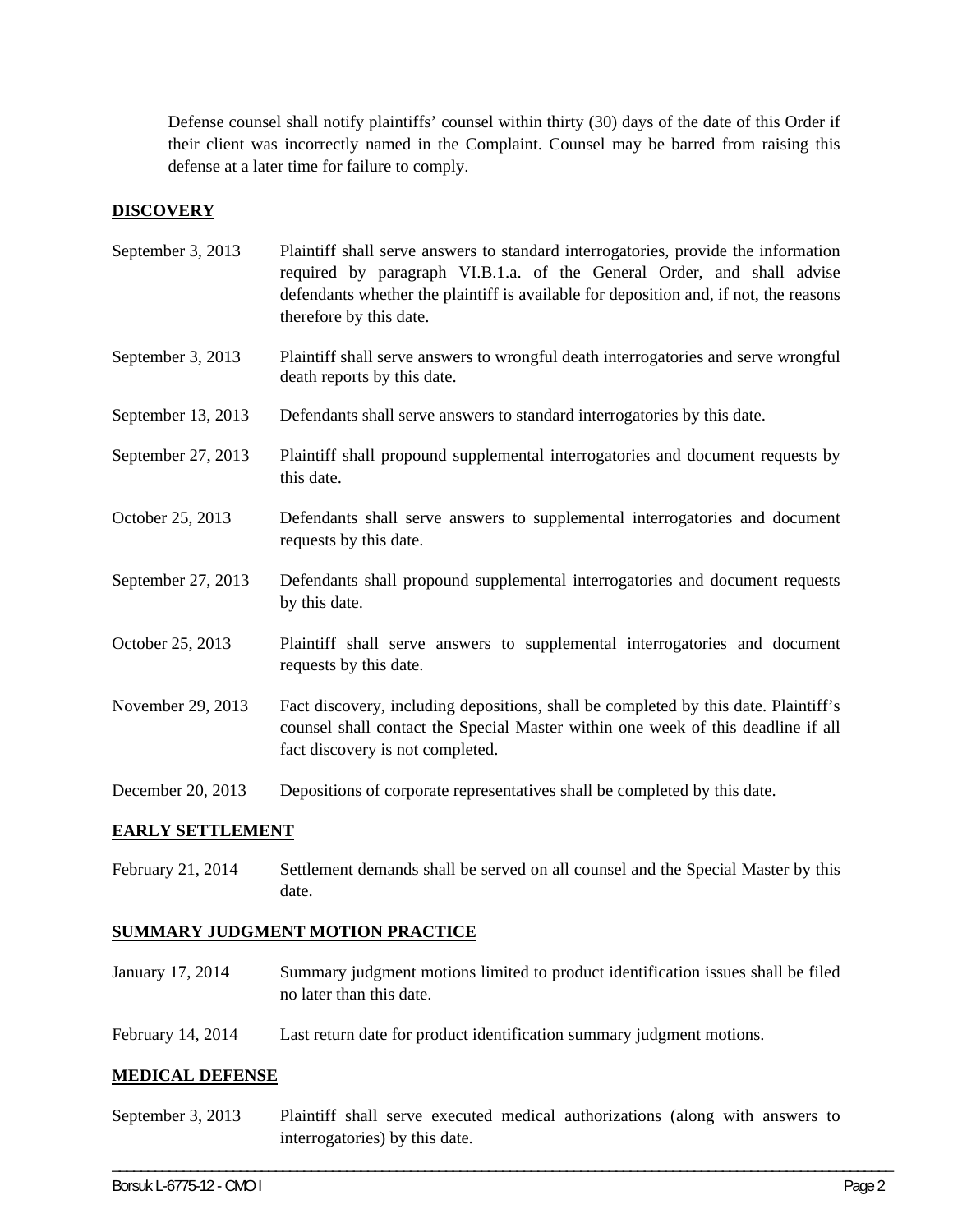September 3, 2013 Plaintiff shall serve a diagnostic medical report and any medical records in plaintiff's possession by this date. September 13, 2013 Any defendant wishing to present a medical defense shall advise all counsel of its intention by entering a Notice of Appearance of Defense Medical Counsel by this date. Any defendant who does not file such an appearance by this date may be foreclosed from asserting a medical defense. September 3, 2013 Plaintiff shall serve additional medical expert reports by this date. September 3, 2013 Plaintiff is to arrange for the transfer of pathology specimens and x-rays, if any, by this date. March 14, 2014 Defendants shall identify its medical experts and serve medical expert reports, if any, by this date.

### **LIABILITY EXPERT REPORTS**

March 14, 2014 Plaintiff shall identify its liability experts and serve liability expert reports or a certified expert statement by this date or waive any opportunity to rely on liability expert testimony.

April 14, 2014 Defendants shall identify its liability experts and serve liability expert reports, if any, by this date or waive any opportunity to rely on liability expert testimony.

### **ECONOMIST EXPERT REPORTS**

- March 14, 2014 Plaintiff shall identify its expert economists and serve expert economist report(s), if any, by this date or waive any opportunity to rely on economic expert testimony.
- April 14, 2014 Defendants shall identify its expert economists and serve expert economist report(s), if any, by this date or waive any opportunity to rely on economic expert testimony.

### **EXPERT DEPOSITIONS**

April 30, 2014 Expert depositions shall be completed by this date. To the extent that plaintiff and defendant generic experts have been deposed before, the parties seeking that deposition in this case must file an application before the Special Master and demonstrate the necessity for that deposition. To the extent possible, documents requested in a deposition notice directed to an expert shall be produced three days in advance of the expert deposition. The expert shall not be required to produce documents that are readily accessible in the public domain.

#### **PRE-TRIAL AND TRIAL**

April 10, 2014 @ 9:30am Settlement conference. All defense counsel shall appear with authority to negotiate settlement and have a representative authorized to negotiate

\_\_\_\_\_\_\_\_\_\_\_\_\_\_\_\_\_\_\_\_\_\_\_\_\_\_\_\_\_\_\_\_\_\_\_\_\_\_\_\_\_\_\_\_\_\_\_\_\_\_\_\_\_\_\_\_\_\_\_\_\_\_\_\_\_\_\_\_\_\_\_\_\_\_\_\_\_\_\_\_\_\_\_\_\_\_\_\_\_\_\_\_\_\_\_\_\_\_\_\_\_\_\_\_\_\_\_\_\_\_